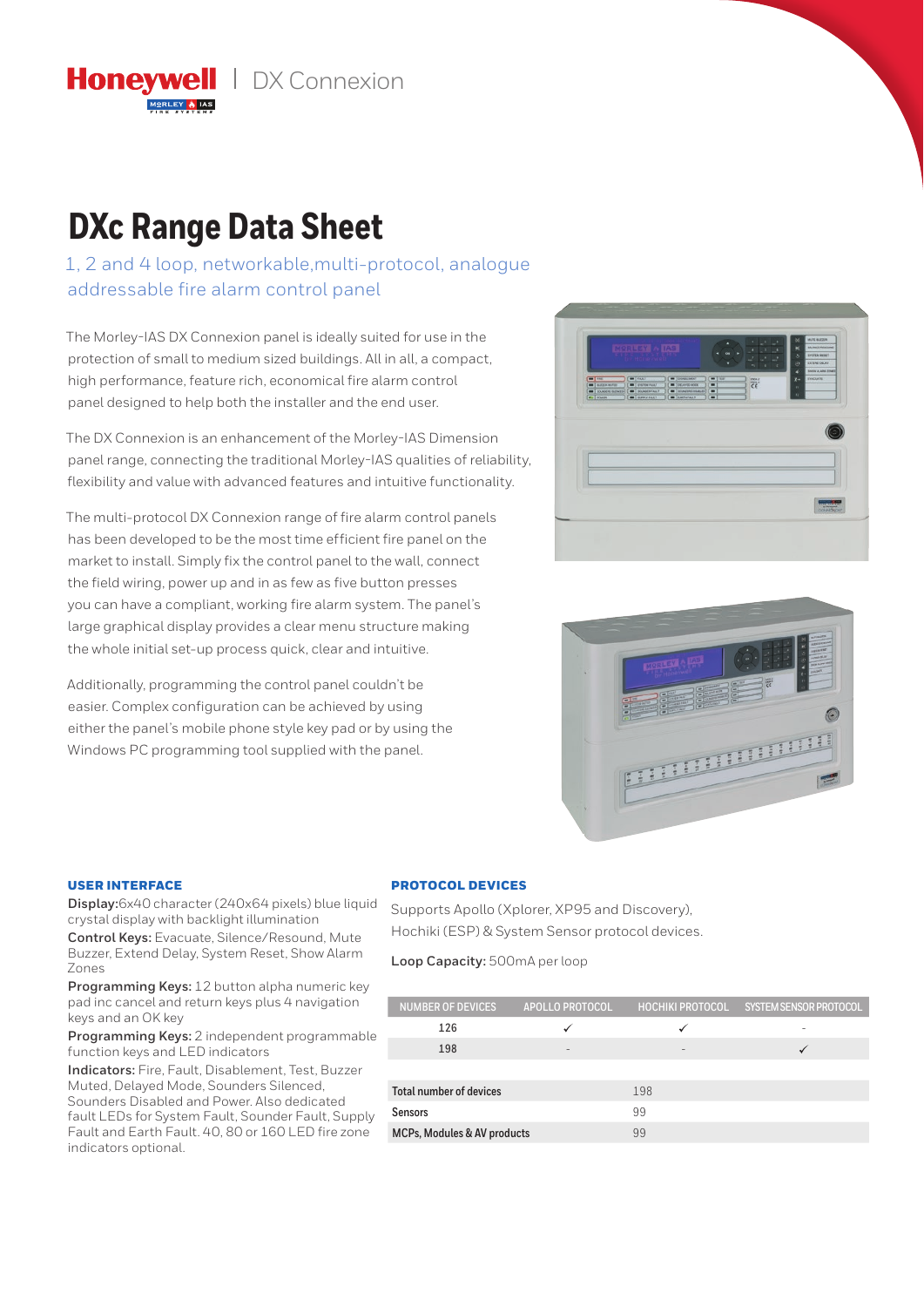# NETWORKING FEATURES

- Network up to 16 loops (16x1 loop panels, 8x2 loop panels, 4x4 loop panels or any mix up to max 16 loops)
- True peer-to-peer and fault tolerant network for high system reliability
- BS5839 part 1 compliant network

# PANEL FEATURES

- Disable all relays
- Optional 40, 80 or 160 zone alarm LEDs
- Easy 5 key-press set-up
- Large blue LCD display
- Supports USB upload/download
- Alpha-numeric style keypad and navigation keys
- Option to upload a company logo
- 160 zone compact mimic support
- Panel buzzer 'mute' in engineering mode
- Up to 72 hour standby
- 3 min Inhibit Timer function
- Remote LED Support
- Level -3 configurable Passcode support
- Sounder Synchronization
- System IO Card support Pt13 compliant (Only with DXc-1 & DXc -2)
- Fire Brigade Control & Indication panel Support (Only with DXc-1 & DXc -2)
- Fire Transmission & Keysafe Support
- Fire Transmission LED Support

# SOFTWARE FEATURES

- PC configuration software (supplied with panel)
- 160 fire zones (can be used with or without LEDs)
- 7 day timers
- Event logging
- Onboard diagnostics
- Class change function
- Coincidence and verification detection for false alarm management
- Sensitivity adjustment e.g. between day and night
- Input/output logic
- Enhanced zone support up to 160 LEDs
- Type B dependency
- Alternative zone referencing scheme
- Programming optional language support
- Event Logic support
- Remote LED Event Logic

# HARDWARE FEATURES

- Battery backed real-time clock (2 & 4 loop)
- 2 independent sounder circuits
- 500mA multi-protocol loop driver
- 2 x onboard monitored inputs
- Optional programmable keyswitch for selected functions
- Plug-in connectors

### **Output Relays:**

**Fire relay:** Single pole changeover 24V DC 1A **Extended:** Single pole changeover 24V DC 1A **Aux relay:** Programmable single pole changeover 24V DC 1A

# **Onboard Data Ports:**

- 1 x RS485 (Repeater connection)
- 1 x PC Programming Port4

# **Optional Ports:**

RS232 third party protocol interface

# **Sounder Circuits:**

2 output circuits, 1A per circuit.<sup>1</sup>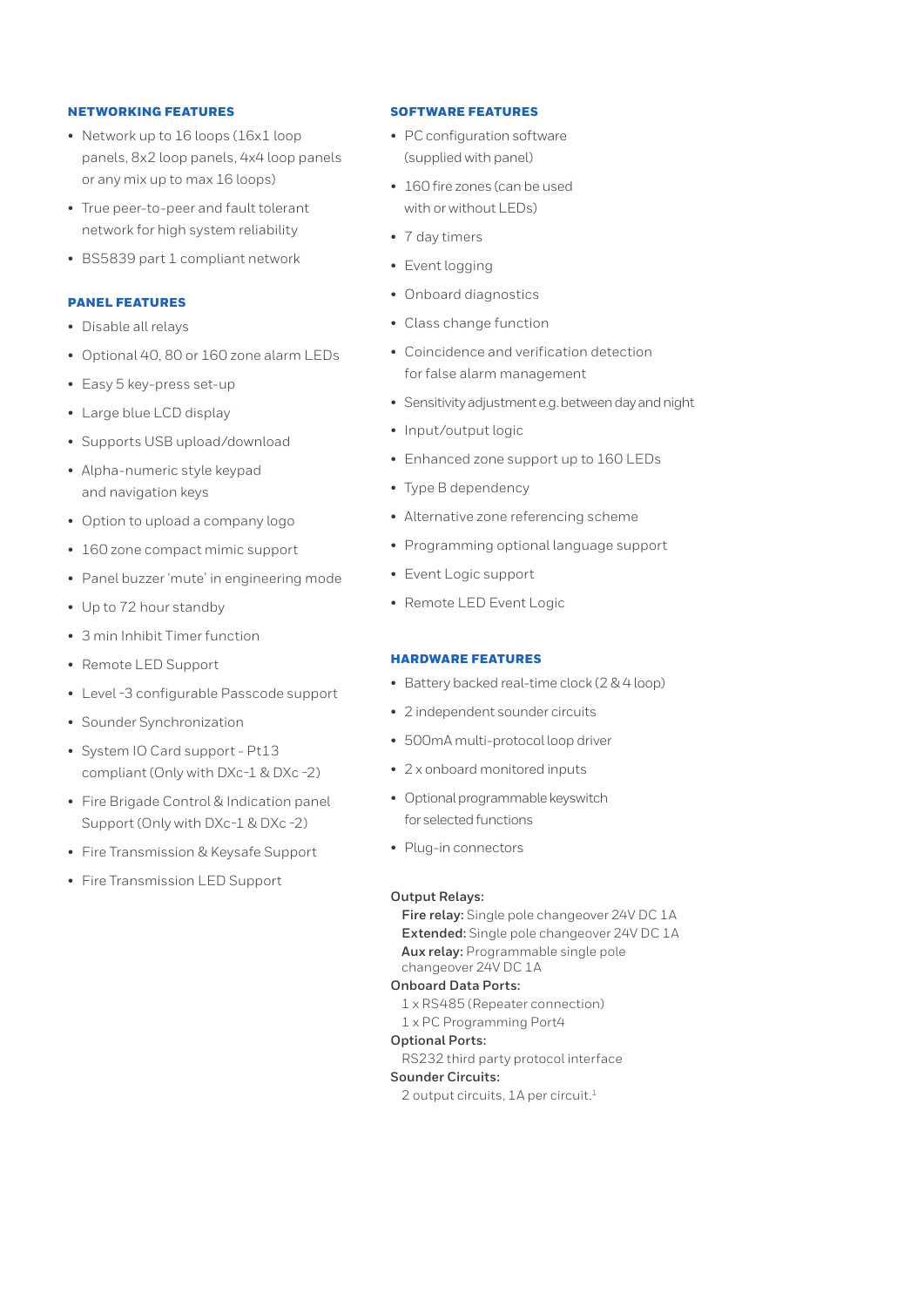| <b>MECHANICAL</b>                   | DXC1                              | DXC <sub>2</sub>                  | DXC4                              |
|-------------------------------------|-----------------------------------|-----------------------------------|-----------------------------------|
| DIMENSIONS [MM] (H X W X D)         | 260 x 390 x 147                   | 391.5 x 390 x 147                 | 391.5 x 390 x 147                 |
| <b>WEIGHT (EXCLUDING BATTERIES)</b> | 4kg                               | 4.5 <sub>kq</sub>                 | 4.5 <sub>kq</sub>                 |
| <b>COLOUR</b>                       | RAL 9002 - Grey white             | RAL 9002 - Grey white             | RAL 9002 - Grey white             |
| <b>MOUNTING HOLES</b>               | 3                                 | 3                                 | 3                                 |
| KNOCKOUTS (20MM)                    | Top: $25x$<br>Bottom: 2x          | Top: $25x$<br>Bottom: 4x          | Top: $25x$<br>Bottom: 4x          |
| <b>OPERATING TEMPERATURE</b>        | $0^{\circ}$ C to +40 $^{\circ}$ C | $0^{\circ}$ C to +40 $^{\circ}$ C | $0^{\circ}$ C to +40 $^{\circ}$ C |
| <b>RELATIVE HUMIDITY</b>            | 5% - 95% non-condensing           | 5% - 95% non-condensing           | 5% - 95% non-condensing           |
|                                     | IP30 (EN6059)                     | IP30 (EN6059)                     | IP30 (EN6059)                     |

MATERIAL MILD steel sheet rear enclosure. ABS plastic front cover to BS EN60950. All displays and controls are carried on the enclosure door.







# DXC1 / DXC2 / DXC4 DXC2 / DXC4

| <b>ELECTRICAL</b>                                                   | DXC1                                                                               | DXC <sub>2</sub>                                                              | DXC4                                                                          |
|---------------------------------------------------------------------|------------------------------------------------------------------------------------|-------------------------------------------------------------------------------|-------------------------------------------------------------------------------|
| <b>OPERATING VOLTAGE</b>                                            | 110/230VAC+/-15%                                                                   | 110/230VAC+/-15%                                                              | 110/230VAC+/-15%                                                              |
| <b>PSU RATING</b>                                                   | 24V DC 2A                                                                          | 24V DC 4A                                                                     | 24V DC 4A                                                                     |
| STAND-BY BATTERIES <sup>3</sup>                                     | $2 \times 7$ Ah                                                                    | $2 \times 17$ Ah                                                              | $2 \times 17$ Ah                                                              |
| STAND-BY BATTERY DURATION <sup>3</sup><br>(BASED ON APOLLO DEVICES) | Stand alone: 24 hours<br>Back-up with either network card or repeater<br>connected | Stand alone: 72 hours<br>With network card or repeater connected:<br>48 hours | Stand alone: 48 hours<br>With network card or repeater connected:<br>24 hours |
| AUXILLIARY OUTPUT1                                                  | +24V DC 250mA fused                                                                | +24V DC 250mA fused                                                           | +24V DC 250mA fused                                                           |

Notes:

- 1 Maximum available current will be dependent on full control panel loading.
- 2 Only one protocol can be selected within the control panel.

3 Not included.